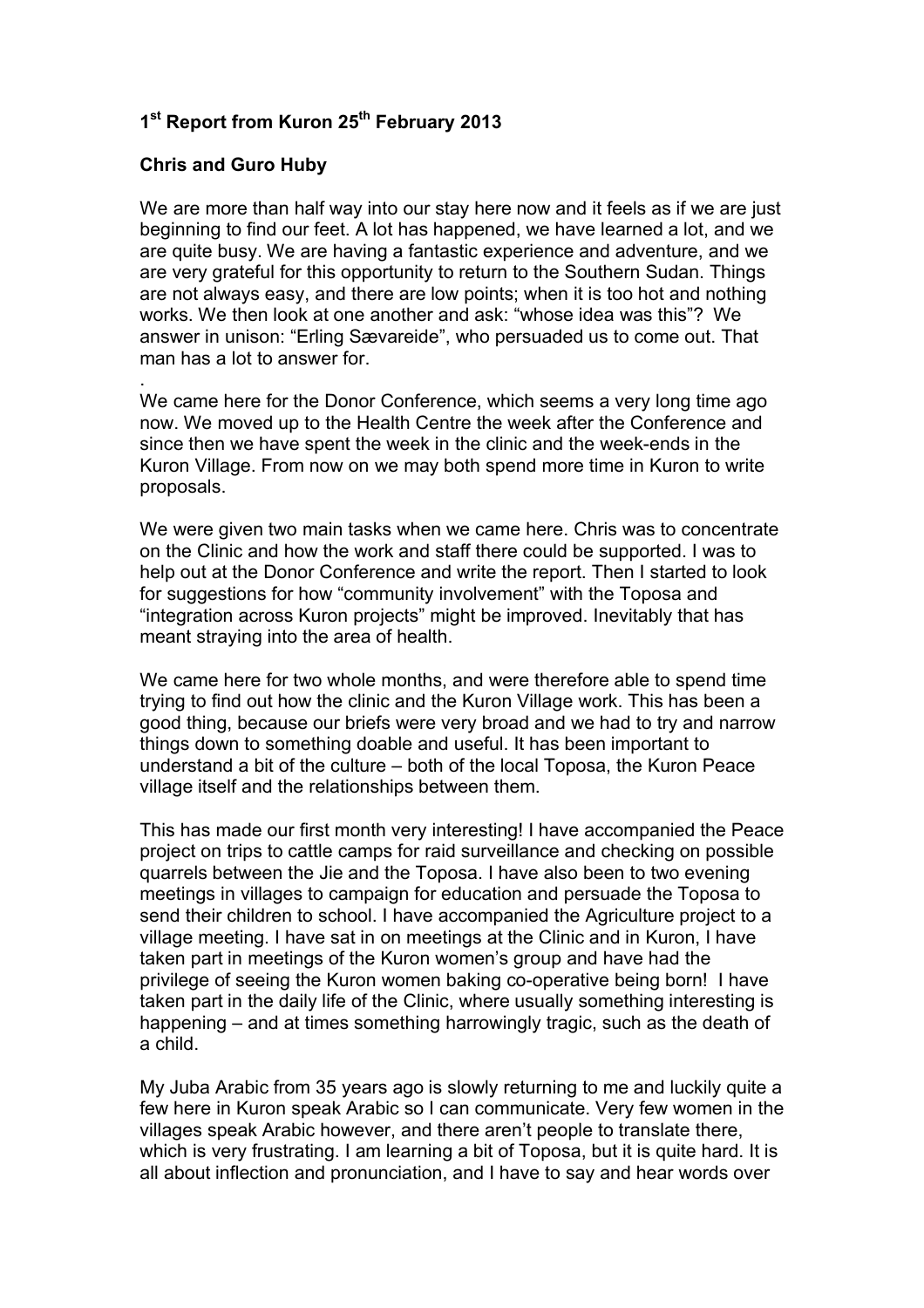and over again to get them right. I make loads of mistakes, as when I introduced Chris as "milk" (akile), rather than "husband (ekile). Unlike Juba Arabic Toposa also has a grammar, but nobody can explain it to me and I have to work it out from examples people give me.

I can now say useful things like "my children are three", "there is no water" and "my Toposa name is Nakurro, which mans rain. However, I don't get much of what is coming back and communication is very limited. But we are all enjoying it, and I am a source of endless amusement!

Chris spends more time in the Clinic, where he has helped clinically to get an insight into the service, and also to try and take some pressure off very overworked staff. He has also done staff appraisals. Some staff has left, and new people have been found, but the skill mix is now not optimal for a facility of this kind. The workload is therefore unreasonable for the skilled staff, and this is without taking holidays and maternity leave into account.

The organisation and running of the Clinic does seem to need some thought. Much of this you will know from Dr. Hetta's reports. The Clinic is some 8 kilometres away from the village of Kuron and there is no regular communication. This leaves the clinic isolated and vulnerable in cases of emergency. Staff accommodation is basic and in need of improvement. The most pressing problem however is the lack of long term funding and a strategy for development. For example, the clinic provides a high quality service to those who manage to get there, but these are comparatively few. For every child saved many more die in the villages. Moreover, many of the illnesses seen at the clinic can be prevented or managed with low cost and evidence-based interventions in the community, but the clinic has no manpower or resource to do this work. We are trying to create awareness and discussion about the situation of the clinic in Kuron. and together we have tried to come up with suggestions for a longer-term strategy to develop the Clinic.

There is progress in some areas, with good co-operation from the Peace Village. Work at the "Sisters' House" is nearing completion. This is a big, airy and comfortable house situated 3 minutes walk from the clinic, where the Health Clinic staff will be able to move shortly. The clinic now has water, which helps a lot in our daily life, This progress is in large part due to Erling Sævareide's presence. He is very good at making things move in a quiet and efficient way.

Chris is working to establish a School health service for minor cases of illness among the schoolchildren. This means that they do not have to come all the way to the clinic for minor illnesses, and the Clinic has less work.

I have written two proposals for Clinic funding; one for short-term bridging funding to tie the clinic over until long-term solutions are found, and one for a community-based maternity service. Together we have written a discussion paper about a possible long term strategy that involves two projects: a community health program to prevent and manage minor illness in the